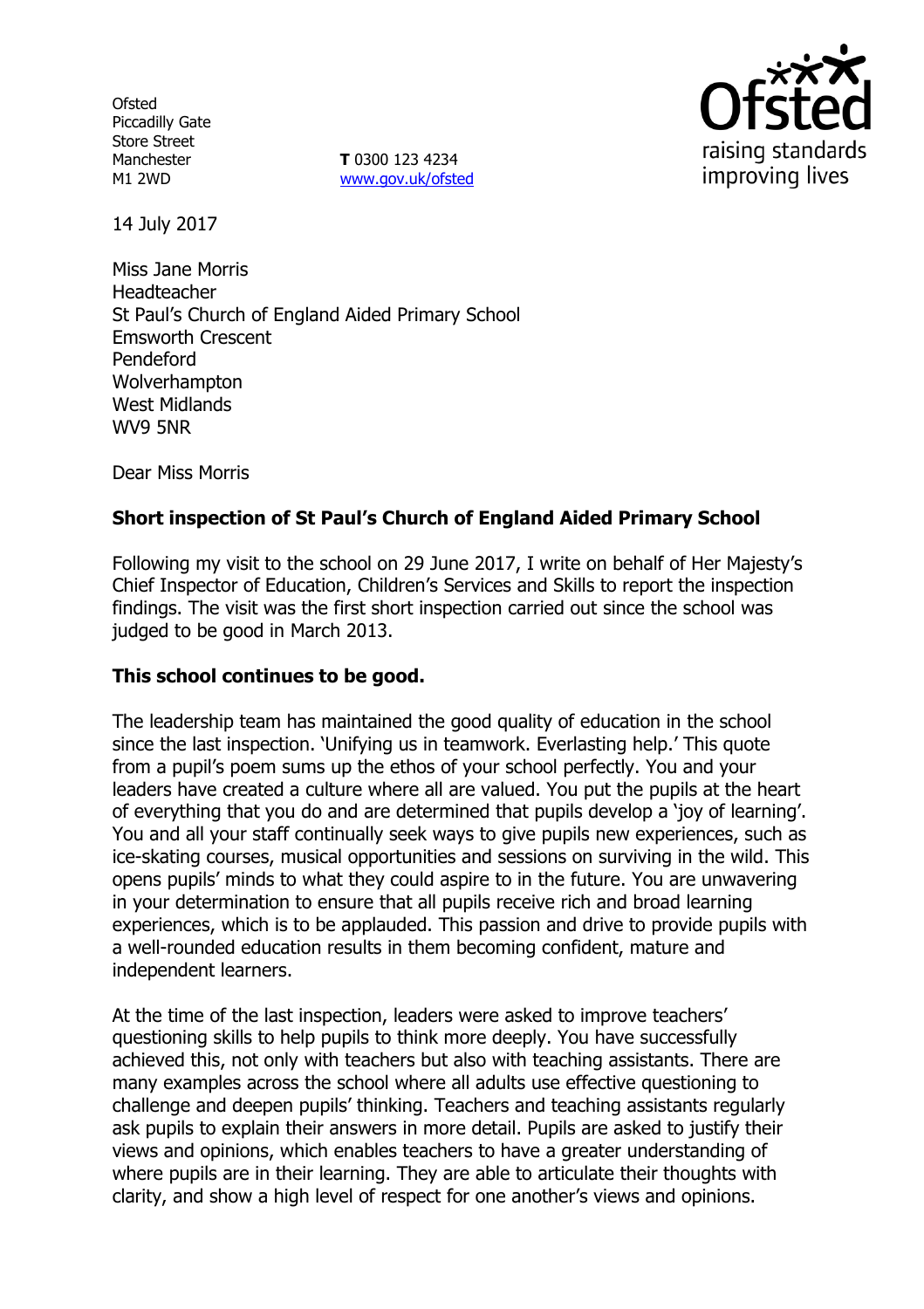

They also demonstrate great maturity in their approach to learning. This is helping pupils to make good progress, particularly in English and mathematics, and in other subjects taught.

Enabling pupils to work together to develop their speaking skills was another development point from the last inspection. Your work to improve this area has been highly effective. Pupils have many opportunities to work together, not just in school, but also during residential trips and visits. The activities sessions which focus on music, art, drama, dance, design and food technology provide extensive opportunities for pupils to work in teams, which enhances their personal and social skills. Pupils' ability to work collaboratively together and communicate effectively is a strength of the school. They speak confidently and clearly with their peers and adults. All pupils were very keen to share information about school life with me.

Leaders were also asked to ensure that pupils have more opportunities to work independently and to let them have more freedom to make their own choices and decisions about what they learn. Again, you have tackled these areas very well. Pupils say that they have the opportunity to undertake projects independently to improve their learning. Pupils value the support that teachers give them, but demonstrate a good capacity to work independently. This was seen both in lessons and in examples of pupils' work. Pupils have mature attitudes to learning and show a clear desire to improve in all aspects of their work.

Making English and mathematics learning more interesting has also been a focus since the last inspection. The work that you and your teachers have put into this area has been very successful. There are many examples of creative approaches to teaching English and mathematics in all years. For instance, Year 6 pupils were given visual resources of an exceptionally high quality to stimulate their writing about the characters' feelings in 'The Highwayman' poem. One pupil simply said 'Wow' when they saw the pictures for the first time. Writing opportunities are linked to pupils' real-life experiences. For example, pupils write reports about their sports days; design brochures and leaflets linked to their residential visits; and use their scientific, geographical and mathematical skills when carrying out their study of the River Penk. Pupils say, 'Work is never just straight. Work always has a fun element.'

However, while there are varied and exciting learning opportunities in English and mathematics, pupils do not consistently present work to the best of their ability in these subjects. In addition to this, pupils do not have enough opportunities to record their learning in subjects other than English and mathematics. While pupils make good progress across all areas of the curriculum, giving them more opportunities to record their learning in these subjects will help to ensure that they are fully prepared for the demands of secondary school. You recognise that these areas need to be a focus for improvement.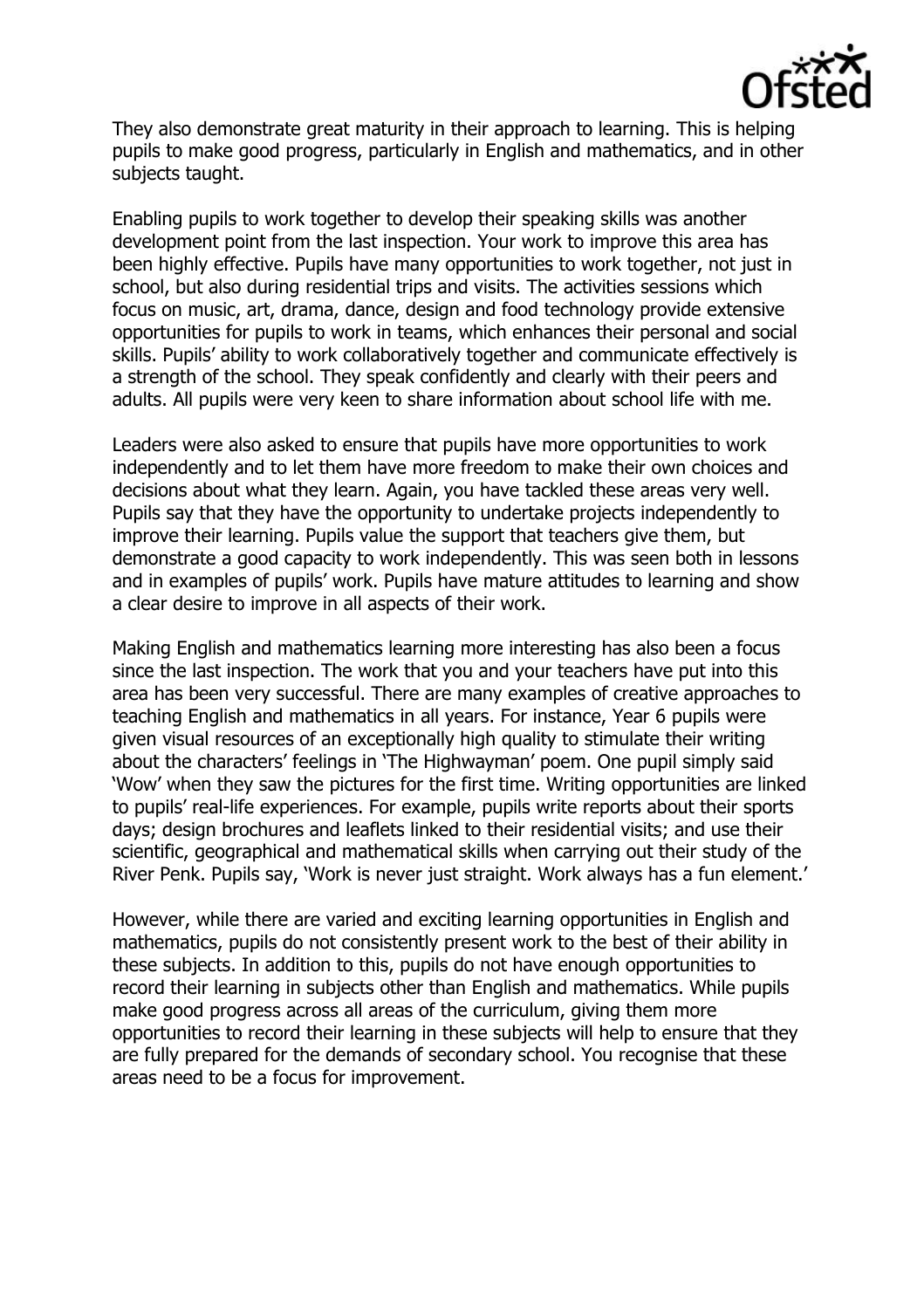

## **Safeguarding is effective.**

You, school leaders and governors have ensured that all safeguarding arrangements are fit for purpose, and that child protection records are detailed and of high quality. All staff take pupils' safety very seriously.

You work closely with the local authority to ensure that all safeguarding policies and procedures are up to date, understood by all staff and implemented rigorously.

You make sure that staff receive updated child protection and 'Prevent' duty training, when necessary, and provide termly safeguarding updates. Recruitment and staff vetting checks made on staff working in school are detailed, and leaders ensure that all safer recruitment processes to appoint new staff are followed carefully.

Pupils speak with confidence about their personal, social and health education (PSHE) lessons. You make sure that they are taught how to keep themselves safe in different situations, especially when using computers. Pupils have a very good understanding of e-safety. Pupils value the work of the school's counsellor. They know that they can drop in and speak to her, or any other member of staff, whenever they are worried or have a concern about something.

Any learning experiences which may involve some risk, such as cooking and the outdoor learning sessions, are managed carefully. Pupils understand the importance of following the rules and behaving sensibly in these lessons so that they are safe from harm. They say they are taught how to use tools and kitchen equipment safely.

# **Inspection findings**

- Governors have a detailed and accurate understanding of the school's performance. This is because you and your leaders provide them with clear and comprehensive information about school outcomes. Governors challenge you to check that the actions that you take to improve pupils' performance are having a positive impact. They also provide tremendous support for you and your staff to ensure that the school's aims and values are fulfilled.
- The governors are very forward thinking. For example, the new chair of governors received training and support to prepare her well for the challenges of the role, prior to her taking it up. Governors have taken great care to ensure that there is a broad range of skills across the governing body. As a result, they are very effective in their roles, which is helping to secure the future strength of the school, including its financial viability.
- You have placed a strong focus on improving the teaching of writing across the school. The literacy task group was set up to further strengthen the teaching of writing. Teachers work together to regularly check pupils' progress in writing and to identify where further support is needed to move learning on. A high focus has been placed on improving teachers' and teaching assistants' knowledge and understanding of grammar. Training has focused on the use of the correct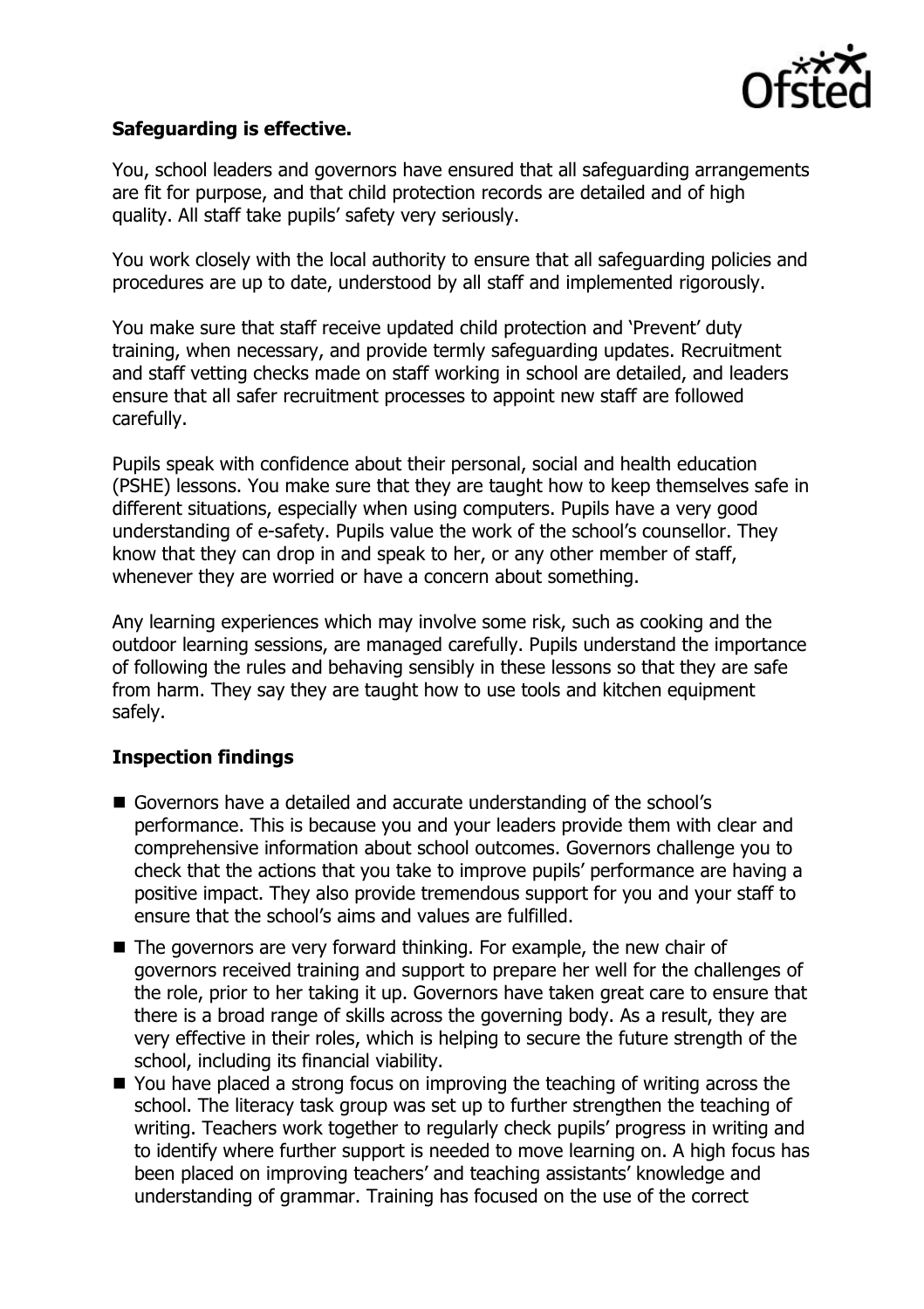

terminology and the application of grammar rules when pupils write.

■ As a result of the support and training in writing, greater staff knowledge and understanding of grammar and more creative teaching of writing, pupils are making better progress and are achieving higher standards in the subject. In 2017, more Year 6 pupils attained the higher level of learning in writing than in 2016, especially the most able.

Writing standards are also rising in all other year groups. However, while pupils are making better progress in writing and reaching higher standards, they do not consistently present their work to the best of their ability.

- You and your leaders have a very good understanding of the needs of disadvantaged pupils. As soon as these children enter Nursery and Reception, you check what additional support they need and then ensure that it is put in place to help them to make good progress in their learning. Currently, children in Nursery and Reception are making at least good progress across all areas of learning.
- The support for disadvantaged pupils is built upon as they move through the school. You monitor the changing needs of individuals and respond quickly to make sure that they continue to receive the right support so that they make the progress of which they are capable. For example, additional teachers provide small group work, and the school counsellor provides support for social and emotional needs. As a result, at the end of key stage 2 in 2016 disadvantaged pupils made similar progress to other pupils nationally in writing and mathematics, and better progress in reading. Currently, disadvantaged pupils are making good progress across the school in reading, writing and mathematics.
- You and your leaders instil a love of learning, and this applies to teachers and pupils. You have high expectations of your teachers and provide them with the necessary support and challenge to improve their practice. However, you also nurture all your staff, which makes them feel valued so that they give of their best. Your effective monitoring of teaching identifies the precise support that teachers need to help them to improve, which you then provide.
- Consequently, no teaching in the school is less than good, and some is outstanding. You place a high importance on providing teachers with every opportunity to develop professionally. For example, some teachers have recently completed training to become local authority moderators and others have received leadership training. This is further strengthening the quality of teaching, learning, assessment and leadership capacity across the school.
- You have a passion for ensuring that all pupils receive wide and rich learning experiences. You have developed an exceptional curriculum. All pupils have the opportunity to learn to play the ukulele, as well as instruments such as the drums and the cornet. 'Activities' on a Wednesday morning provide exciting learning experiences in music, art, drama, dance, food and design technology. You and your leaders have carefully designed the activities so that they suitably build and improve pupils' academic and personal skills from one year to the next. For example, in food technology, pupils start by learning basic skills such as sifting and melting to make chocolate biscuits. Skills are then developed so that, by the